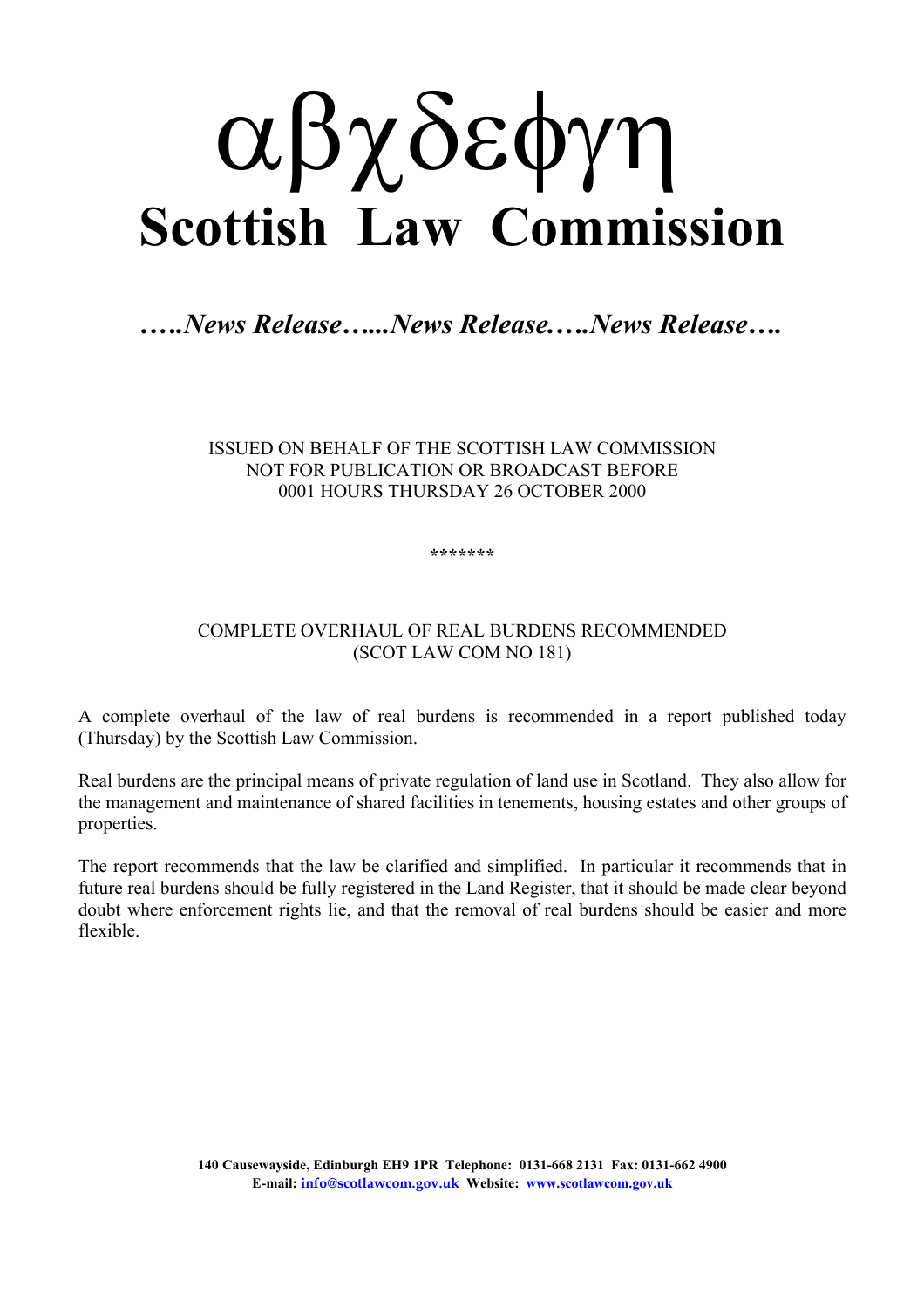## Current Law

## **What are real burdens?**

Real burdens are conditions imposed in title deeds to regulate the maintenance and use of land and buildings for the benefit of neighbours or communities. They developed in the late eighteenth and early nineteenth centuries in response to the rapid urbanisation which accompanied the industrial revolution. At a time when there was no planning legislation and the idea of public control over land was in its infancy, real burdens provided a highly effective method of private regulation. Today they continue to fulfil a useful role. Most properties in Scotland are affected by real burdens to some degree. Similar forms of private regulation are found in other industrialised countries.

# **What is wrong with the law?**

The present law of real burdens is based on case law, that is to say on a series of decisions of the court over a period of some 200 years. The report identifies four main weaknesses in that law. First, the law is quite often either unclear or over-elaborate. In places it is scarcely workable. Secondly, there is an absence of proper transparency. The Land Register – a public and computerised register – is intended to give as complete a picture as possible of the rights and obligations affecting land. In the case of real burdens, however, the picture is incomplete, for, while real burdens must be registered against the property affected by the burdens, there is no requirement that they be registered also against the (neighbouring) property in which enforcement rights lie. This means that a person can hold enforcement rights without realising it, and so will not take the necessary steps if the burdens come to be breached. Thirdly, it is in any event often unclear, even to the burdened owner, where enforcement rights actually lie. Finally, real burdens can become out of date or unduly restrictive. For the system to work properly, it is necessary to have adequate means of removing burdens from titles. Otherwise owners will be prevented from using their properties in ways which are perfectly reasonable. Under the present law it is often difficult, and expensive, for burdens to be removed.

# Recommended Reforms

## **Clarity and accessibility**

The Title Conditions (Scotland) Bill, which accompanies the report, re-states the law of real burdens in a simple and accessible manner; and the opportunity is taken to incorporate a number of improvements of a technical nature.

## **Identifying enforcement rights**

Where a real burden is created in the future, it is recommended that it should be necessary to identify the property or properties (the 'benefited property') to which enforcement rights are to attach. Transitional rules are recommended for existing real burdens.

#### **Transparency of the register**

All real burdens would then require to be registered in the Land Register against both the burdened property and the benefited property. In this way proper transparency would be achieved.